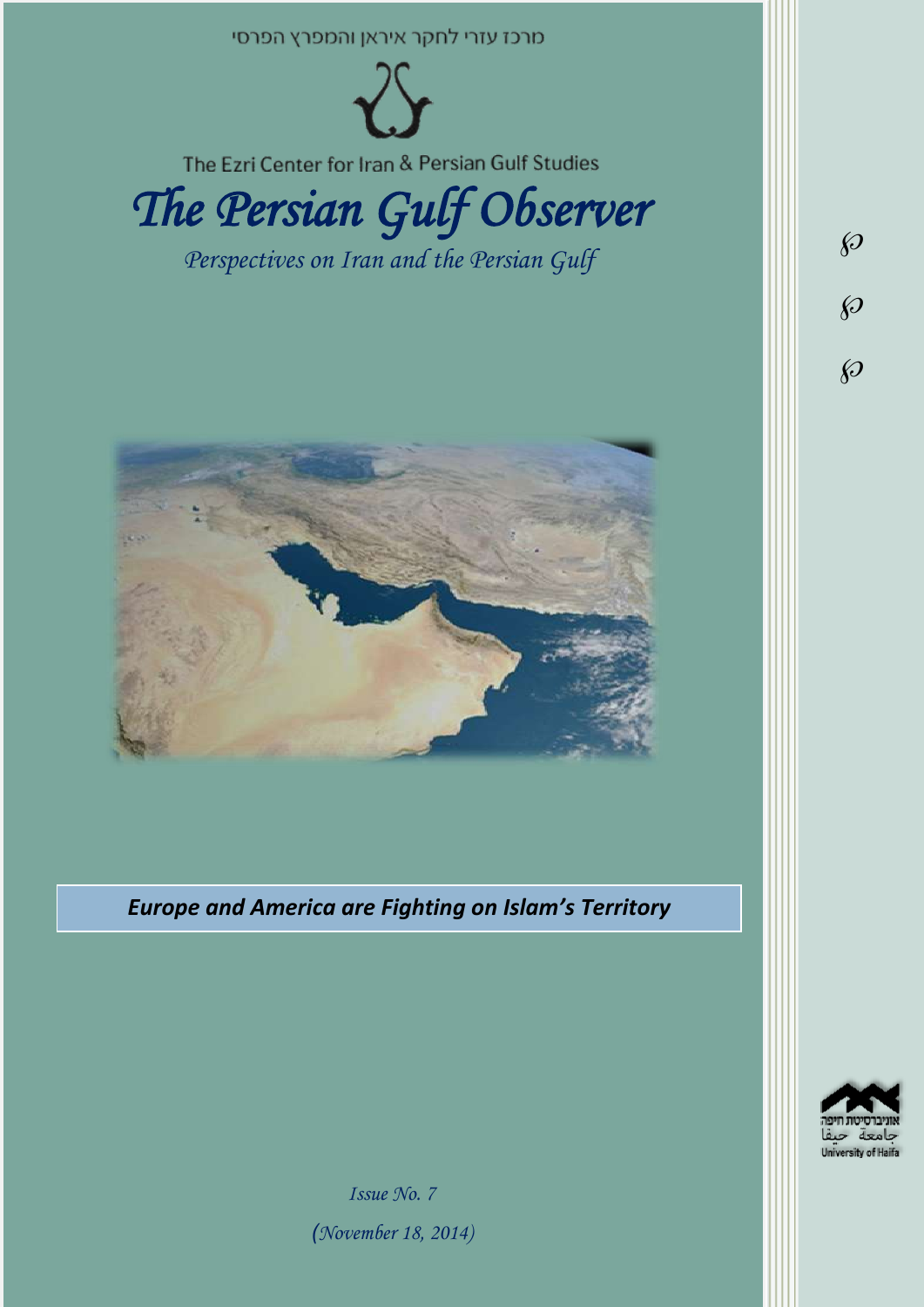The Ezri Center for Iran & Persian Gulf Studies at the University of Haifa is happy to launch The Persian Gulf Observer: Perspectives on Iran and the Persian Gulf. The Persian Gulf Observer will be published periodically, expressing the views and analysis of the Ezri center's researchers on various issues concerning the Persian Gulf region and the countries which lay by its shores. Attached please find the Seventh issue written by Dr. Glen Segell on "Europe and America are fighting on Islam's Territory." You are most welcome to follow the Ezri Center's twits at: <https://twitter.com/EzriCenter> , be our friend on Facebook: [https://www.facebook.com/pages/The-Ezri-Center-for-Iran-and-](https://www.facebook.com/pages/The-Ezri-Center-for-Iran-and-Persian-Gulf-Studies/141080069242626)[Persian-Gulf-Studies/141080069242626](https://www.facebook.com/pages/The-Ezri-Center-for-Iran-and-Persian-Gulf-Studies/141080069242626) Watch and listen to conferences and lecturers in the Center's YouTube channel: <https://www.youtube.com/channel/UCZdzvlhv7a8nxLjYZdaz68Q> and visit our site:<http://gulfc.haifa.ac.il/> You are also cordially invited to visit our site in Persian [www.TeHTel.com,](http://www.tehtel.com/) where you could find interesting material on various aspects of the life in Israel.

# DOG DOG DOG DOG DOG DOG DOG

מרכז עזרי לחקר איראן והמפרץ הפרסי באוניברסיטת חיפה שמח להשיק את :The Persian Gulf Observer

Perspectives on Iran and the Persian Gulf , בו יוצגו מאמרי דעה שיופצו בתדירות תקופתית, פרי- עטם של חוקרי המרכז על מגוון נושאים מאזור המפרץ הפרסי והמדינות השוכנות לחופיה.

להלן הגיליון השביעי ובו מאמר מאת ד"ר גלן סגל בנושא "אירופה ואמריקה נלחמות על טריטוריית האסלאם."

אנו מזמינים אתכם לעקוב אחרי ציוצי המרכז בכתובת: [EzriCenter/com.twitter://https](https://twitter.com/EzriCenter) ,

[https://www.facebook.com/pages/The-Ezri-Center-for-Iran-and-](https://www.facebook.com/pages/The-Ezri-Center-for-Iran-and-Persian-Gulf-Studies/141080069242626)

[Persian-Gulf-Studies/141080069242626](https://www.facebook.com/pages/The-Ezri-Center-for-Iran-and-Persian-Gulf-Studies/141080069242626)

לצפות ולהאזין לכנסים והרצאות בערוץ היו-טיוב של המרכז:

<https://www.youtube.com/channel/UCZdzvlhv7a8nxLjYZdaz68Q>

<http://gulfc.haifa.ac.il/> ולבקר אותנו באתר הבית:

דוברי ויודעי הפרסית שביניכם מוזמנים לבקר באתר שלנו בשפה הפרסית www.TeHTel.com בו ניתן למצוא חומרים מעניינים על היבטים שונים של החיים בישראל.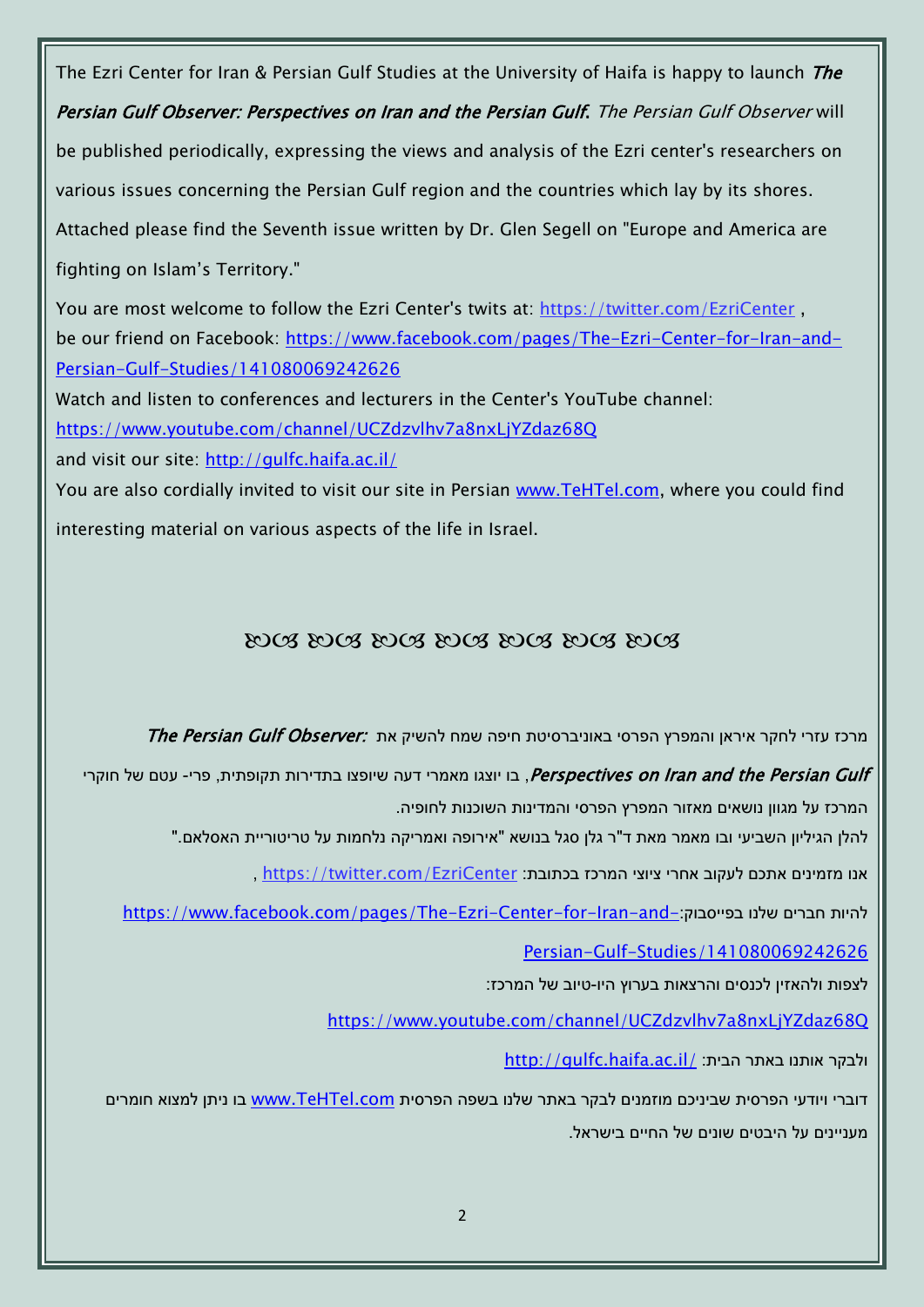# Europe and America are Fighting on Islam's Territory

By Dr. Glen Segell, Fellow – The Ezri Center for Iran and Persian Gulf Studies, University of Haifa (First Published in RIEAS, Research Institute for European and American Studies, Athens Greece, 9 November 2014

[http://www.rieas.gr/research-areas/editorial/2302-europe-and-america-are-fighting-on](http://www.rieas.gr/research-areas/editorial/2302-europe-and-america-are-fighting-on-islam-s-territory)[islam-s-territory](http://www.rieas.gr/research-areas/editorial/2302-europe-and-america-are-fighting-on-islam-s-territory)

The Southern flank of Europe is the Mediterranean Sea. It is a small sea and many countries rely on the freedom of both sea and air traffic for their economy. On the one hand there was optimism that the Arab Spring would bring greater freedom for the individual in countries on the southern shores of the Mediterranean Sea. There was further optimism that the North African countries of Tunisia, Libya and Egypt would become closer partners in all matters with the countries on the northern shores of the Mediterranean Sea such as Greece, Italy and France. This has not emerged because the waning of the dictatorial regimes in Libya, Tunisia and Egypt have also enabled radical and extremist Islamic groups to emerge and grow in strength. If only the phenomena were restricted to these countries then perhaps the fledgling radical movements could be contained. However they reflect a more wider global phenomena that endangers European and American security.

#### Sunni Islam

The global phenomena is the dream of Sunni Islam to establish a caliphate state. At the core there is already a state that exhibits all the necessary elements, yet has not been so declared. Saudi Arabia hosts Sunni Islam's holiest sites and practices daily life in accordance with the religious doctrines. Non-state actors have infiltrated and destabilized other states seeking to establish the same daily Islamic life in accordance with the religious doctrines.

To the west of Saudi Arabia, Sudan has had its Islamic revolution, Egypt, Tunisia and Libya remain in turmoil after the Arab Spring, in Somalia Al Shebab is slowly but surely achieving the same, and in a continuum to West Africa so is Boko Harem in Nigeria. To the north of Saudi Arabia, in Iraq, Syria and Lebanon a struggle is ongoing by the Islamic State in Iraq and the Levant (ISIL or ISIS) and others to achieve the caliphate. If all these were to succeed then there would be a single Islamic Sunni caliphate state from Nigeria in West Africa, to the shores of Iran in the East and from Yemen to Turkey on a North-South Axis.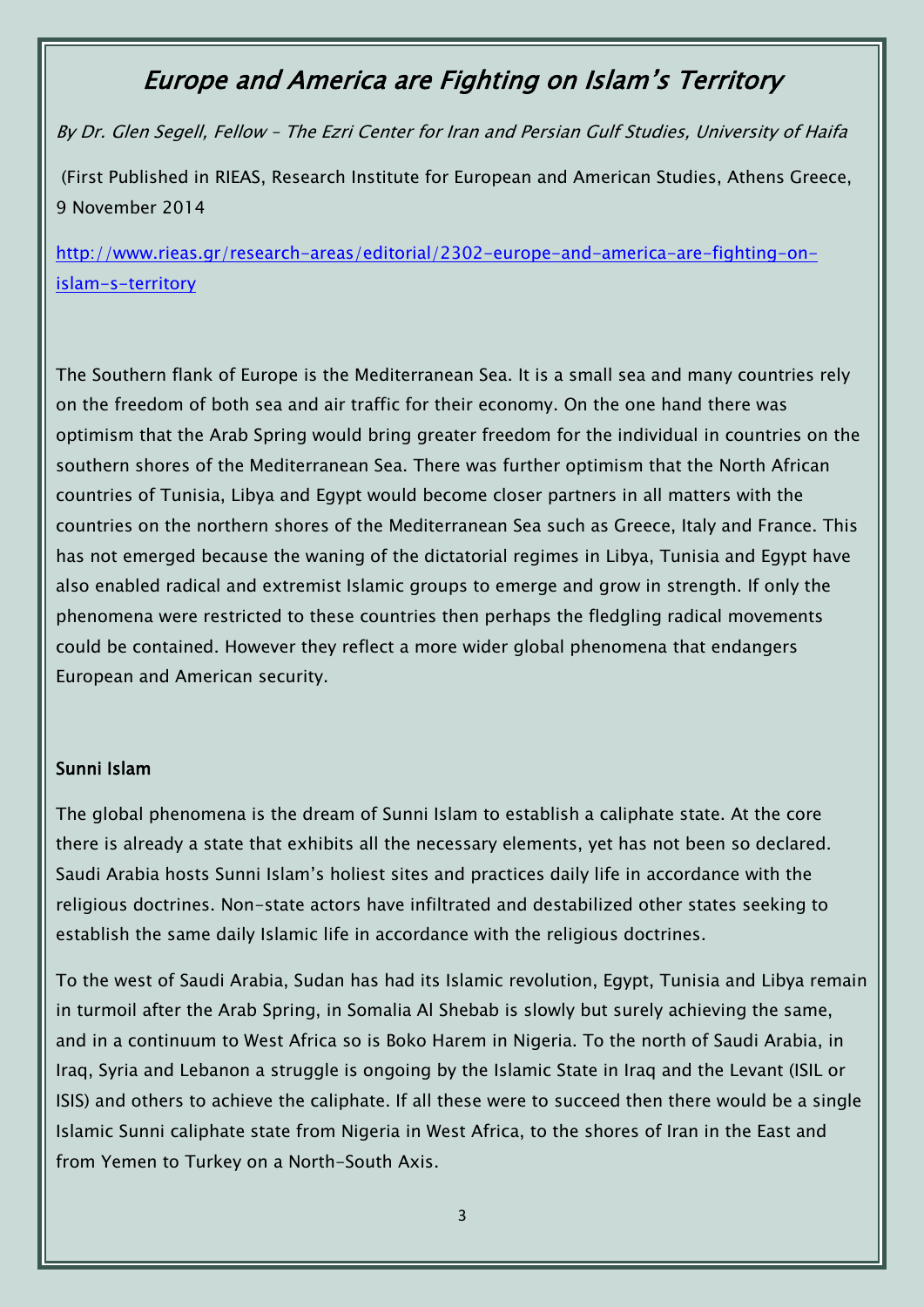#### The Fight against the Islamic State

It is therefore not surprising that 62 countries have signed up to the American led coalition against ISIL. Every member of the European Union has expressed willingness to support the fight against ISIL in different ways. There is the common and single understanding that at threat is Europe's security. At the same time some European and American citizens have also joined the other side. In doing so there is a proxy war on Islam's territory. There is apprehension that there may be an increase in radicalism and terrorism on European and American territory as a consequence.

The questions at the fore of everyone's minds is: Who will win and why? Many people around the world have moved from Jesus to Mohammed and Mohammed to Para Braham and Para Braham to Jesus. Consequently is a war against radical Islam a just war? Inherent in such questioning is the fundamental ethos of European and American military strategy. Does an individual changing his belief or religion construct a dramatic change to the economy of Europe and America. Similarly does it matter if the President of the United States is white, black, male or female. Would it really make a difference if Europe were to become an Islamic Continent? And Is Europe and the United States expected to be Christian or maybe atheistic forever.

## Can the war be won by military means?

No European or American leader is willing to broach this matter in a public debate. Rather military forces and diplomatic efforts have been committed to fighting ISIL, Al Qaeda, the Taliban and others. The war being waged is not on European and American soil but on Islam's territory in the name of European and American security. It has been declared a just war with just means but will it succeed?

The latest air strikes are against ISIL. For 13 years they have been against the Taliban. It is unlikely that ISIL will be destroyed by these strikes. Lessons should have been learned from the war against the Taliban in Afghanistan. It is unlikely that the caliphate state evolution in Iraq will be blocked by air strikes. Indeed it is the dream of many Muslims worldwide "To unify all Islamic countries into a single Islamic state or Caliphate". The conclusion is a simple one: expect a quasi caliphate to emerge, develop and expand in the north and west of Iraq and the north and east of Syria.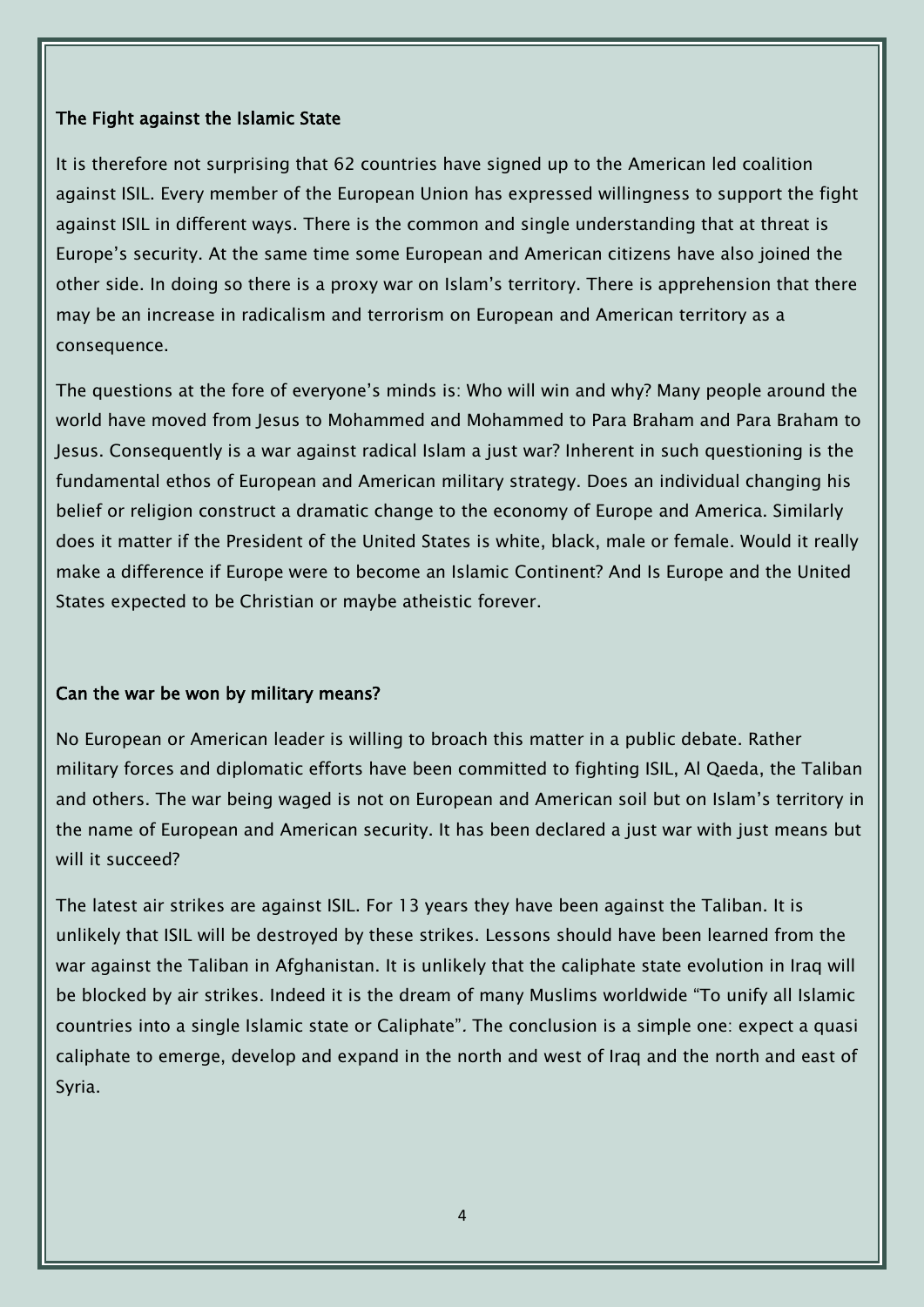#### The Future of Iraq

It is not just the rise of radical Islam that will determine this. When American forces withdrew from Iraq in 2010/2011 it was known that a majority Shiite government in Baghdad could not dictate to minority Sunni tribal leaders nor control traditional Sunni towns and cities. It was understood that at the time of American withdrawal, prisoners would be released that would include former Sunni leaders from Saddam's Ba'ath party and officers from Saddam's army. It was expected that some if not most of these would join up with Al-Qaeda in Iraq. Indeed the taste of power from Saddam's dictatorial days would one that would be hard to relinquish and not to retake once there was no American military in Iraq. This is exactly what transpired from 2011 onwards.

Hence and despite this knowledge there was little that could be done to thwart the rise of ISIL in Iraq. The reconstruction of the new Iraq Army trained by American forces was aimed at defending Iraq externally and not at internal security. The local police in the traditional Sunni areas of Iraq identified and even joined ISIL. At the same time Sunni tribal leaders and the former Ba'ath party officials gained social support sponsored by ISIL ideology and religious consent through local mosques. Simultaneously the political Shiite regime in Baghdad was weakened with the onset of the Arab Spring, growing Kurdish nationalism and Iranian intervention. It was no surprise that by the Spring of 2014 ISIL saw the opportunity to play its hand and move armed forces to take major cities such as Mosul, persecute minorities in Kurdish held areas and situate on the outskirts of Baghdad.

Air strikes will not remove these from positions of local authority nor diminish their local popular support. The towns and cities of northern and western Iraq are now in control of ISIL and Sunni tribal leaders and former Ba'ath party members. Even if every ISIL fighter were to be killed, the Shiite government in Baghdad will not have control of these, without conceding substantial political power to let them into the government of Iraq. This would entail letting radical Sunni ideologists into the Iraq government which would only further the territorial expansion of the caliphate. It is not foreseen that the majority Shiite population of Iraq would permit this. So Iraq has now been de facto divided into at least two states: southern and eastern Iraq for the Shiite and an ISIL caliphate for the Sunni in the north and the will tell if the Kurdish northern enclave can survive.